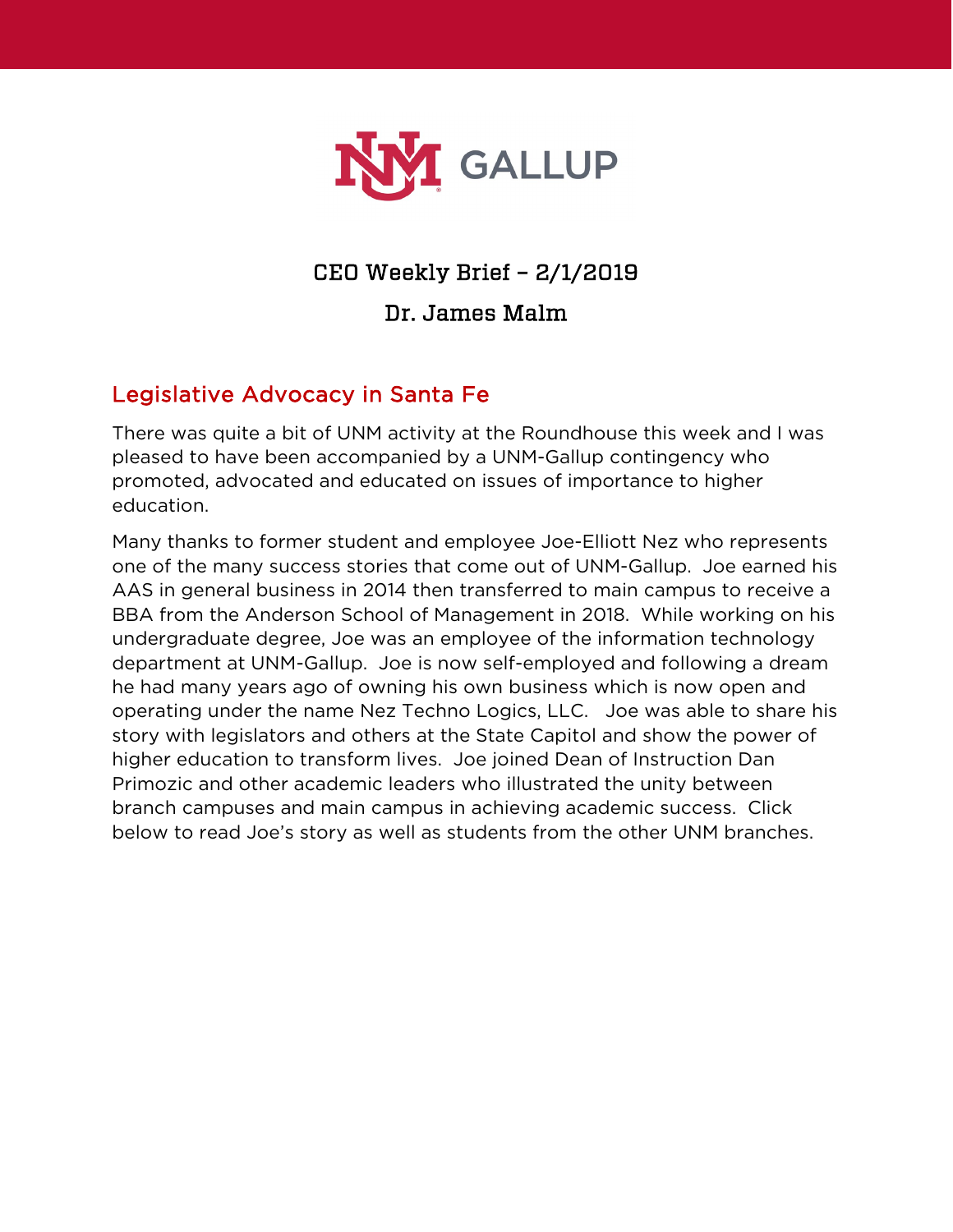



*Joe-Elliott Nez meets Interim Provost for Academic Affairs Rich Wood during UNM Day at the state legislature.*

Senior Public Relations Specialist Marilee Petranovich took charge of our UNM-Gallup table in the rotunda where she was joined by our partners from UNM-Valencia, UNM-Taos and UNM-Los Alamos. Together they promoted programs, people and the value of academic and career and technical education.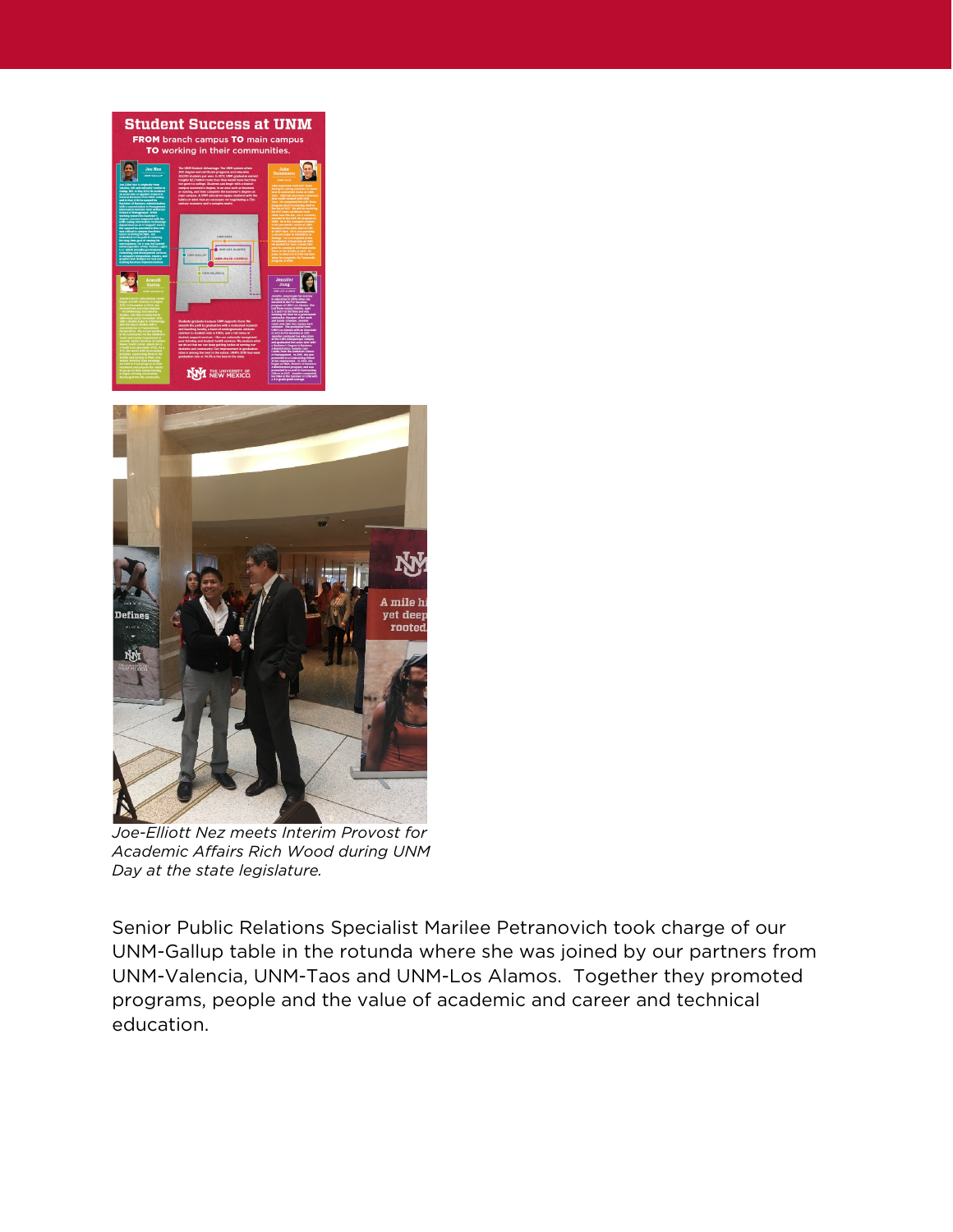

*Branch campuses had a strong showing during UNM-Day at the State Capitol in Santa Fe on January 28th. Go Lobos!*

Dr. Dan Primozic provided support to the provost's curriculum and assessment table on the east wing of the rotunda. Administrators, faculty and students spread the word about the importance of "One UNM" and the value of branch campuses in preparing students to seamlessly matriculate to main campus to advance their education

Many thanks to local advisory board member Gerald O'Hara who joined us in communicating our legislative priorities, being present in the rotunda during UNM-Day and attending the Alumni Association legislative reception in the evening as we were able to further share the good message from UNM-Gallup.

I testified at the Senate Finance Committee on the merits of [Senate Bill 377](https://www.nmlegis.gov/Sessions/19%20Regular/bills/senate/SB0377.pdf) and how the funding would help our students succeed at UNM-Gallup. I was able to follow up with a local financial impact report to the Legislative Finance Committee analysts as to the value of dual and concurrent enrollment. Please feel free to [view the webcast of this Senate hearing.](http://sg001-harmony.sliq.net/00293/Harmony/en/PowerBrowser/PowerBrowserV2/20190128/-1/61887)

I applauded UNM-Gallup's inclusion in [Senate Bill 311](https://www.nmlegis.gov/Sessions/19%20Regular/bills/senate/SB0311.pdf) which was introduced by Senators Mimi Stewart and Antoinette Sedillo-Lopez. This bill supports an appropriation for the extension of select baccalaureate and graduate degrees in education for our community.

I was also present at the second Senate Finance Committee hearing when our New Mexico Association of Community Colleges board chair testified with the Council of University Presidents, Independent Community College Presidents and Higher Education Secretary designate as to the fiscal year 2020 appropriation request. The group unanimously refined the ask for a 5% new money increase, 5% compensation increase and 2% performance measure redistribution reduction. This would put our UNM-Gallup state appropriation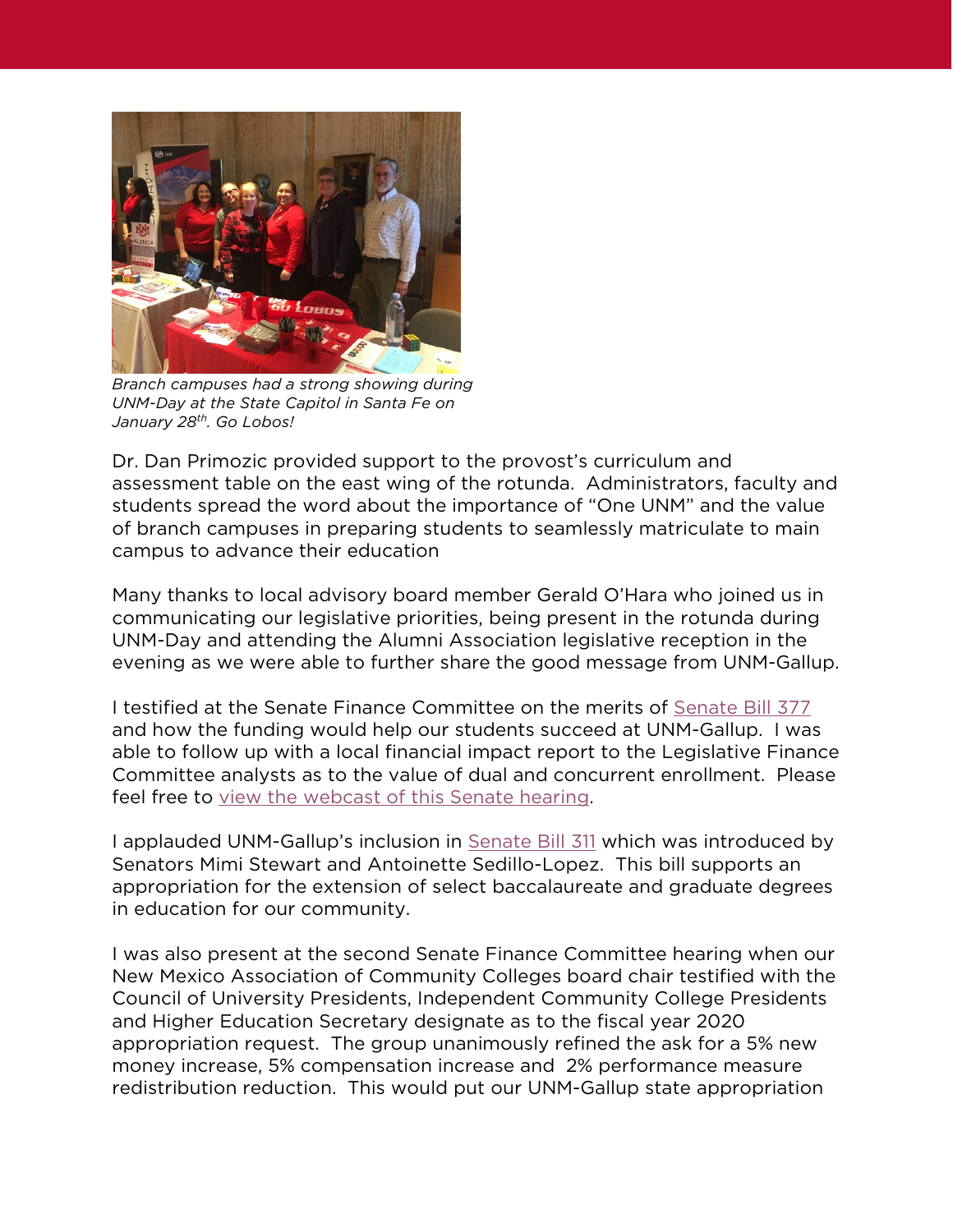above \$8,500,000 and start us off in the black with no tuition increase next year. Please feel free to [view the webcast of this Senate hearing.](http://sg001-harmony.sliq.net/00293/Harmony/en/PowerBrowser/PowerBrowserV2/20190129/-1/61914)

## Office of Equal Opportunity and Title IX Coordinator Visit

We welcomed members of the OEO and Title IX offices this week as they met with branch leadership to provide updates on new policies. I greatly appreciate their team making the trek from Albuquerque so we could meet personally, learn of the work they are doing on behalf of our campus and familiarize ourselves with available resources. Representing these offices were:

Angela Catena, Title IX Coordinator Matt Suazo, EEO Compliance Manager Ceymone Dozier, EEO Compliance Specialist Michael Medrano, EEO Compliance Specialist Melissa Valdez Lopez, EEO Compliance Specialist

Commander James Madrid of the UNM Police Department accompanied the group from OEO



*Members of OEO and Title IX offices visit with UNM-Gallup leadership members Thursday, January 31.*

## CEO Open Office Hours

Many thanks to those who have joined us for our CEO Open Office Hours. This week we had a very dynamic group of attendees who gave us wonderful input as to current and upcoming happenings. We greatly appreciated the